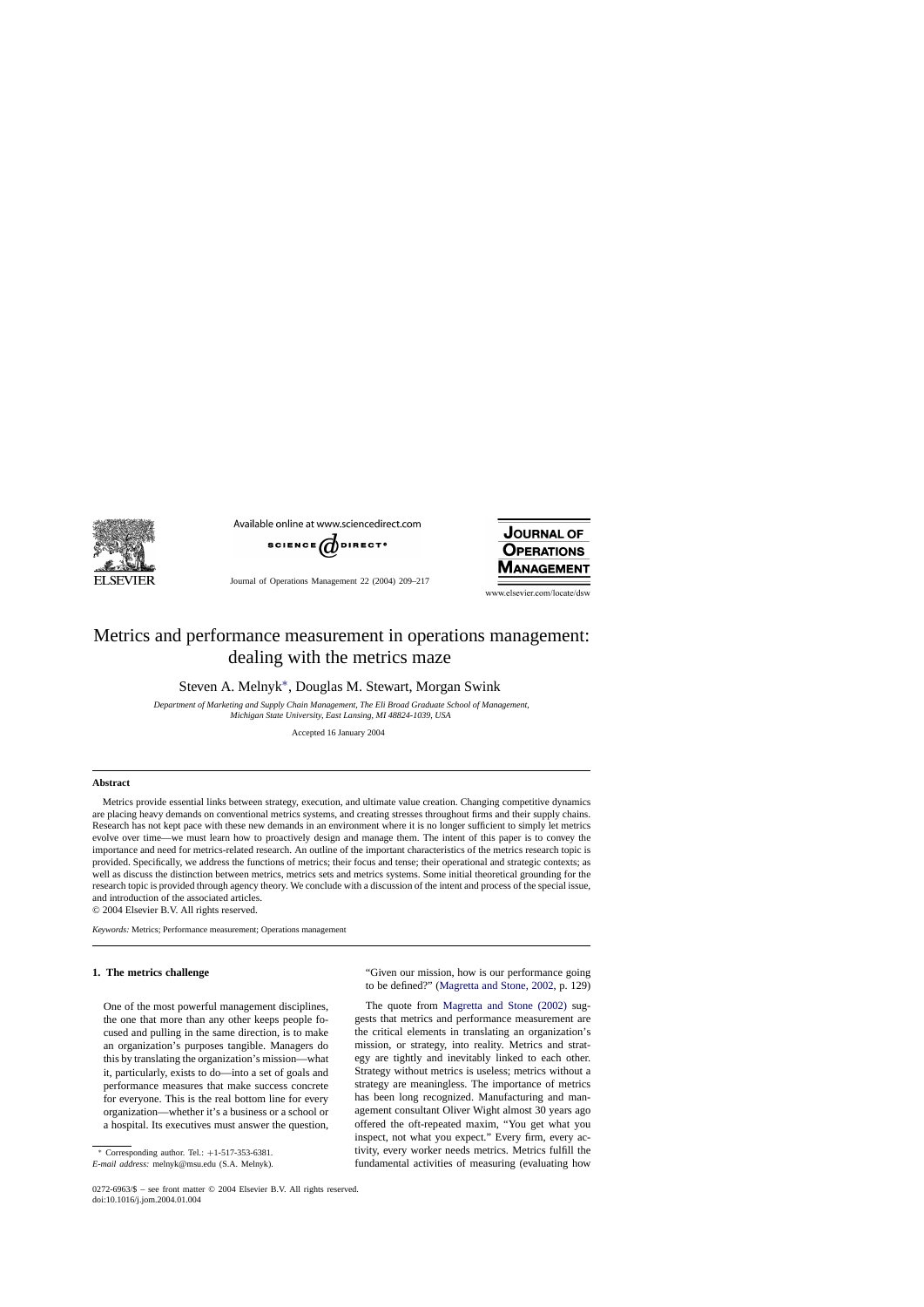we arc doing), educating (since what we measure is what is important; what we measure indicates how we intend to deliver value to our customers), and directing (potential problems are flagged by the size of the gaps between the metrics and the standard). Yet, performance measurement continues to present a challenge to operations managers as well as researchers of operations management. Operating metrics are often poorly understood and guidelines for the use of metrics arc often poorly articulated.

As a focus of research, little attention has been devoted to this topic within the field of operations management. A great deal of what we currently know about metrics comes from the managerial literature (e.g., [Brown, 1996; Cooke, 2001; Dixon et al., 1990;](#page--1-0) [Kaydos, 1999; Ling and Goddard, 1988; Lynch and](#page--1-0) [Cross, 1995; Maskell, 1991; Melnyk and Christensen,](#page--1-0) [2000; Melnyk et al., in press; Smith, 2000; Williams,](#page--1-0) [2001\).](#page--1-0) While there are numerous examples of the use of various metrics, there are relatively few studies in operations management that have focused on the development, implementation, management, use and effects of metrics within either the operations management system or the supply chain. Nascent examples can be found in the research of [Beaumon \(1999\),](#page--1-0) [Leong and Ward \(1995\),](#page--1-0) [Neely \(1998\),](#page--1-0) [Neely et al.](#page--1-0) [\(1994, 1995\),](#page--1-0) and [New and Szwejczewski \(1995\).](#page--1-0)

We should point out that topic of metrics as discussed by managers differs from the topic of measurement as typically discussed by academics. This is primarily a byproduct of different priorities between these groups. The academic is concerned with defining, adapting and validating measures to address specific research questions. The time required to develop and collect the measures is of less importance than the validity and generalizability of the results beyond the original context. Managers face far greater time pressures, and are less concerned about generalizability. They are generally more than willing to use a "good enough" measure if it can provide useful information quickly. However, as long as the difference in priorities is recognized there are undoubtedly many lessons academic measurement experts can contribute to managers' understanding of metrics.

Recent indicators suggest that metrics and performance measurement are receiving more attention. In 1999, the Education and Research Foundation of APICS commissioned a research program dealing with measuring supply chain performance. The 2002 POMS National Conference included a special session focusing on performance measurement. In late 2002, KPMG in conjunction with the University of Illinois at Champagne undertook a major research initiative aimed at funding and encouraging research in performance measurement (to the tune of US\$ 2.8 million). Finally, the January 2003 *Harvard Business Review* case study focused on the miscues and disincentives created by poorly thought out performance measurement systems [\(Kerr, 2003\).](#page--1-0) Why the increasing interest? We believe the answer is in the business environment faced by today's operations managers. Today's environment is characterized by: (1) "never satisfied" customers [\(McKenna, 1997\);](#page--1-0) (2) the need to manage the "total" supply chain, rather than only internal factors; (3) shrinking product life cycles; (4) more (but not necessarily better) data; and (5) an increasing number of alternatives. These dynamics make static metrics systems obsolete, and call for new performance measures and metrics approaches that go beyond simple reporting to create means for identifying improvement opportunities and anticipating potential problems. Further, metrics are now seen as an important means by which priorities are communicated within the firm and across the supply chain. Metrics misalignment is thought to be a primary source of inefficiency and disruption in supply chain interactions.

Given this environment, the research challenge is to better understand the roles and impacts of metrics in operating systems, and using this knowledge to design metrics systems and guidelines that provide clarity of purpose, real-time feedback and predictive data, and insights into opportunities for improvement. In addition, these new metrics systems need to be flexible in recognizing and responding to changing demands placed on the operating system due to product churn, heterogeneous customer requirements, as well as changes in operating inputs, resources, and performance over time.

By way of introducing this special issue on performance measures and operating metrics, in the remaining sections of this article we:

- Identify the defining elements and different types of metrics.
- Position metrics within the operations management research environment.